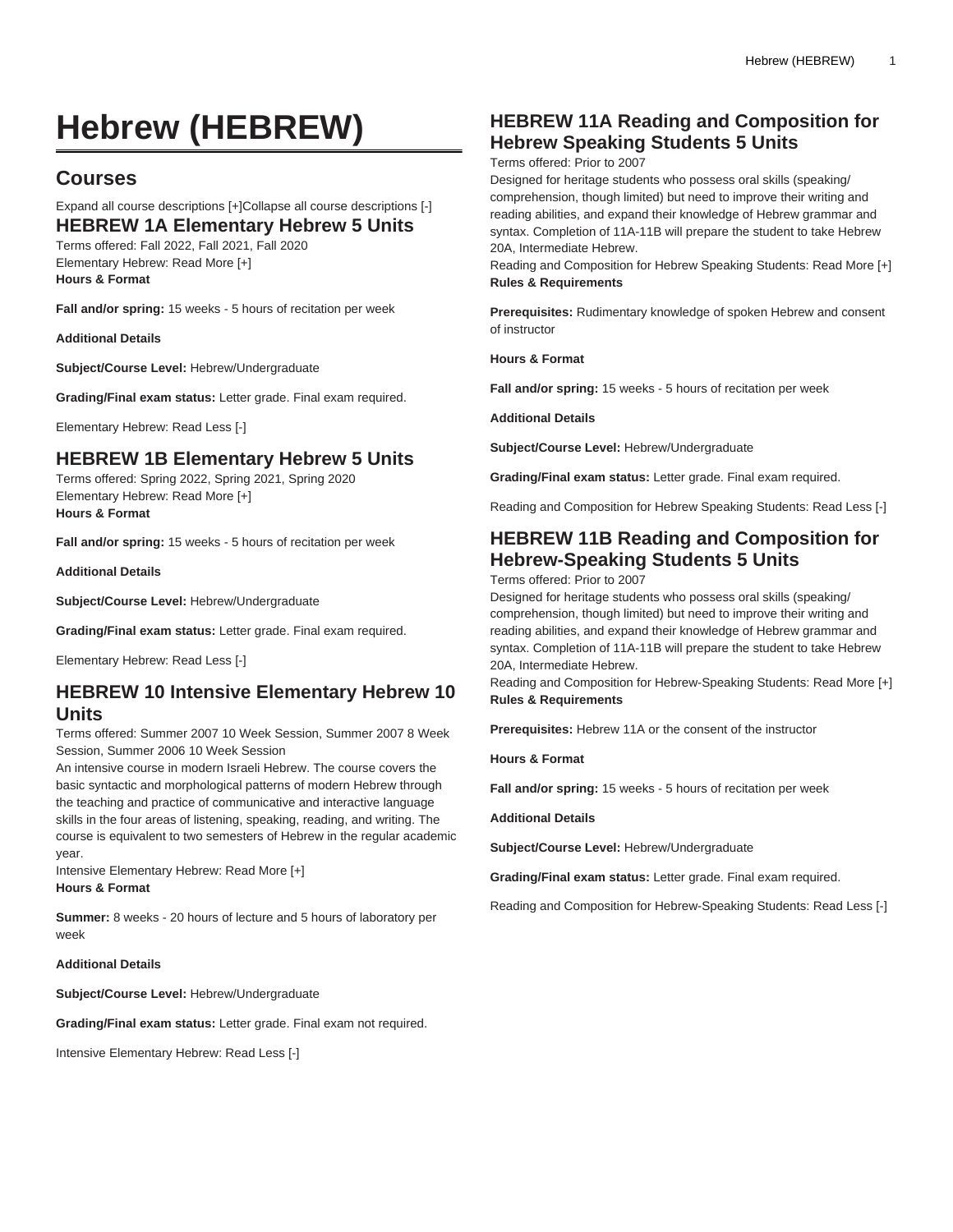#### **HEBREW 20A Intermediate Hebrew 5 Units**

Terms offered: Fall 2022, Fall 2021, Fall 2020 Intermediate Hebrew: Read More [+] **Rules & Requirements**

**Prerequisites:** 1A-1B

**Hours & Format**

**Fall and/or spring:** 15 weeks - 5 hours of lecture per week

**Additional Details**

**Subject/Course Level:** Hebrew/Undergraduate

**Grading/Final exam status:** Letter grade. Final exam required.

Intermediate Hebrew: Read Less [-]

#### **HEBREW 20B Intermediate Hebrew 5 Units**

Terms offered: Spring 2022, Spring 2021, Spring 2018 Intermediate Hebrew: Read More [+] **Rules & Requirements**

**Prerequisites:** 1A-1B

**Hours & Format**

**Fall and/or spring:** 15 weeks - 5 hours of lecture per week

**Additional Details**

**Subject/Course Level:** Hebrew/Undergraduate

**Grading/Final exam status:** Letter grade. Final exam required.

Intermediate Hebrew: Read Less [-]

#### **HEBREW 30 Intermediate Hebrew 10 Units**

Terms offered: Summer 1997 10 Week Session, Summer 1996 10 Week Session, Summer 1995 10 Week Session

This course is equivalent to a full year of intermediate Hebrew. It will deepen skills in speaking, understanding, reading, and writing modern Israeli Hebrew.

Intermediate Hebrew: Read More [+] **Rules & Requirements**

**Prerequisites:** One year of college level Hebrew

**Credit Restrictions:** Students will receive no credit for 30 after taking 20A-20B.

**Hours & Format**

**Summer:** 8 weeks - 20 hours of lecture per week

**Additional Details**

**Subject/Course Level:** Hebrew/Undergraduate

**Grading/Final exam status:** Letter grade. Final exam required.

Intermediate Hebrew: Read Less [-]

#### **HEBREW 100A Advanced Hebrew 3 Units**

Terms offered: Fall 2020, Fall 2019, Fall 2018 Advanced Hebrew, especially designed for those going on to the study of modern Hebrew literature. Vocabulary building, grammar review, and literary analysis of a sampling of modern texts. Advanced Hebrew: Read More [+] **Rules & Requirements**

**Prerequisites:** 20A-20B or equivalent

**Hours & Format**

**Fall and/or spring:** 15 weeks - 3 hours of lecture per week

**Additional Details**

**Subject/Course Level:** Hebrew/Undergraduate

**Grading/Final exam status:** Letter grade. Final exam required.

**Instructor:** 20A-20B-20C.

Advanced Hebrew: Read Less [-]

#### **HEBREW 100B Advanced Hebrew 3 Units**

Terms offered: Spring 2020, Spring 2019, Spring 2018 Advanced Hebrew, especially designed for those going on to the study of modern Hebrew literature. Vocabulary building, grammar review, and literary analysis of a sampling of modern texts. Advanced Hebrew: Read More [+]

**Rules & Requirements**

**Prerequisites:** 20A-20B or equivalent

**Hours & Format**

**Fall and/or spring:** 15 weeks - 3 hours of lecture per week

**Additional Details**

**Subject/Course Level:** Hebrew/Undergraduate

**Grading/Final exam status:** Letter grade. Final exam required.

**Instructor:** 20A-20B-20C.

Advanced Hebrew: Read Less [-]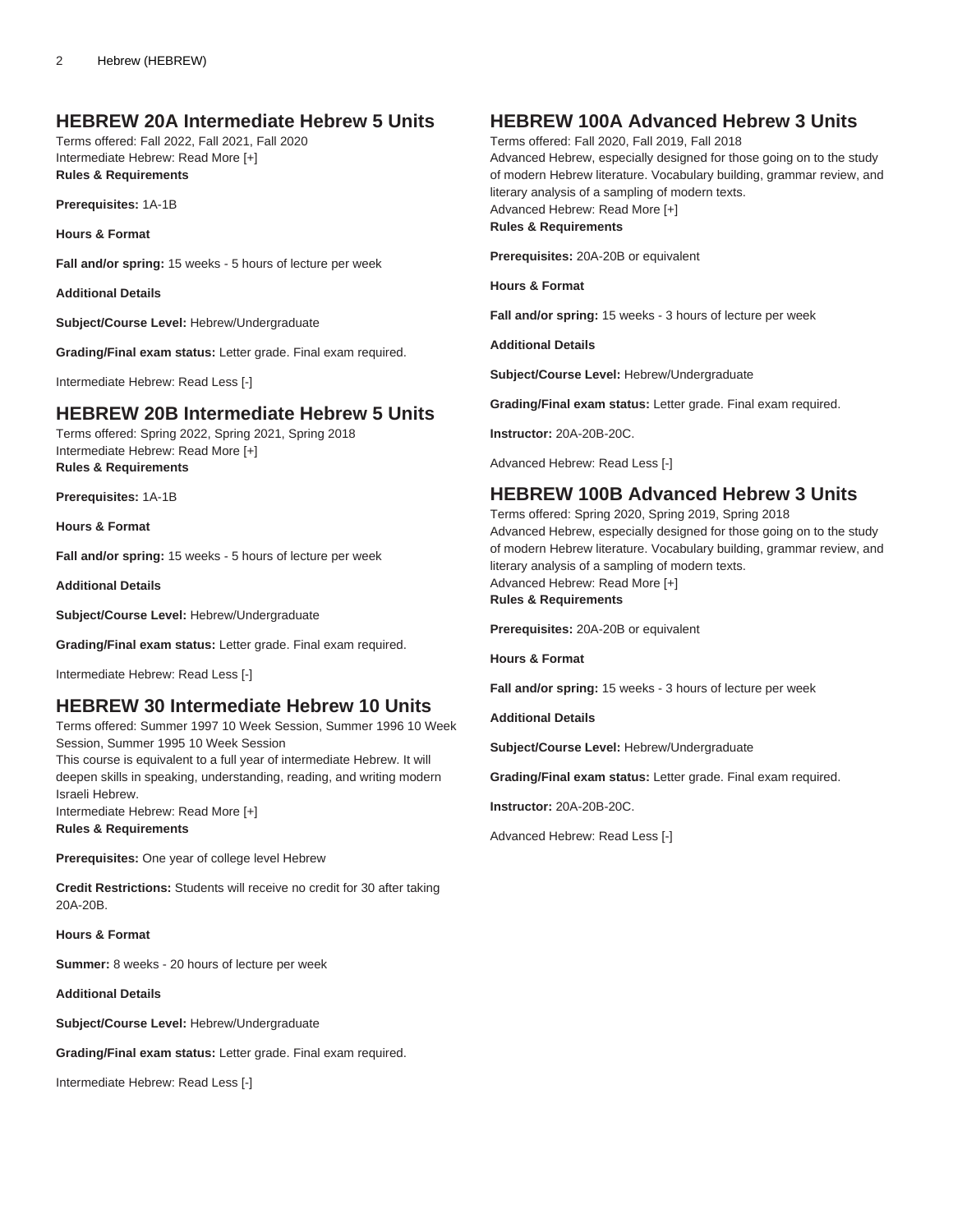### **HEBREW 102A Postbiblical Hebrew Texts 3 Units**

Terms offered: Fall 2008, Fall 2002, Fall 1998 Texts from the rabbinic period (Mishnah, Tosefta, Talmud, and Midrash) and an introduction to the languages of rabbinic texts. Postbiblical Hebrew Texts: Read More [+] **Rules & Requirements**

**Prerequisites:** 20A-20B or equivalent

**Repeat rules:** Course may be repeated for credit with instructor consent.

**Hours & Format**

**Fall and/or spring:** 15 weeks - 3 hours of lecture per week

**Additional Details**

**Subject/Course Level:** Hebrew/Undergraduate

**Grading/Final exam status:** Letter grade. Final exam not required.

Postbiblical Hebrew Texts: Read Less [-]

## **HEBREW 102B Postbiblical Hebrew Texts 3 Units**

Terms offered: Spring 2014, Spring 2011, Spring 2009 Texts from the rabbinic period (Mishnah, Tosefta, Talmud, and Midrash) and an introduction to the languages of rabbinic texts. Postbiblical Hebrew Texts: Read More [+]

**Rules & Requirements**

**Prerequisites:** 20A-20B or equivalent

**Repeat rules:** Course may be repeated for credit with instructor consent.

**Hours & Format**

**Fall and/or spring:** 15 weeks - 3 hours of lecture per week

**Additional Details**

**Subject/Course Level:** Hebrew/Undergraduate

**Grading/Final exam status:** Letter grade. Final exam not required.

Postbiblical Hebrew Texts: Read Less [-]

## **HEBREW 103A Later Rabbinic and Medieval Hebrew Texts 3 Units**

Terms offered: Fall 2004 Study of midrashic, exegetical, halakhic (legal), poetic, apocalyptic, messianic, or historical texts. Later Rabbinic and Medieval Hebrew Texts: Read More [+] **Rules & Requirements**

**Prerequisites:** 20A-20B

**Repeat rules:** Course may be repeated for credit without restriction.

**Hours & Format**

**Fall and/or spring:** 15 weeks - 3 hours of lecture per week

**Additional Details**

**Subject/Course Level:** Hebrew/Undergraduate

**Grading/Final exam status:** Letter grade. Final exam not required.

Later Rabbinic and Medieval Hebrew Texts: Read Less [-]

## **HEBREW 103B Later Rabbinic and Medieval Hebrew Texts 3 Units**

Terms offered: Prior to 2007 Study of midrashic, exegetical, halakhic (legal), poetic, apocalyptic, messianic, or historical texts. Later Rabbinic and Medieval Hebrew Texts: Read More [+] **Rules & Requirements**

**Prerequisites:** 20A-20B

**Repeat rules:** Course may be repeated for credit without restriction.

**Hours & Format**

**Fall and/or spring:** 15 weeks - 3 hours of lecture per week

**Additional Details**

**Subject/Course Level:** Hebrew/Undergraduate

**Grading/Final exam status:** Letter grade. Final exam not required.

Later Rabbinic and Medieval Hebrew Texts: Read Less [-]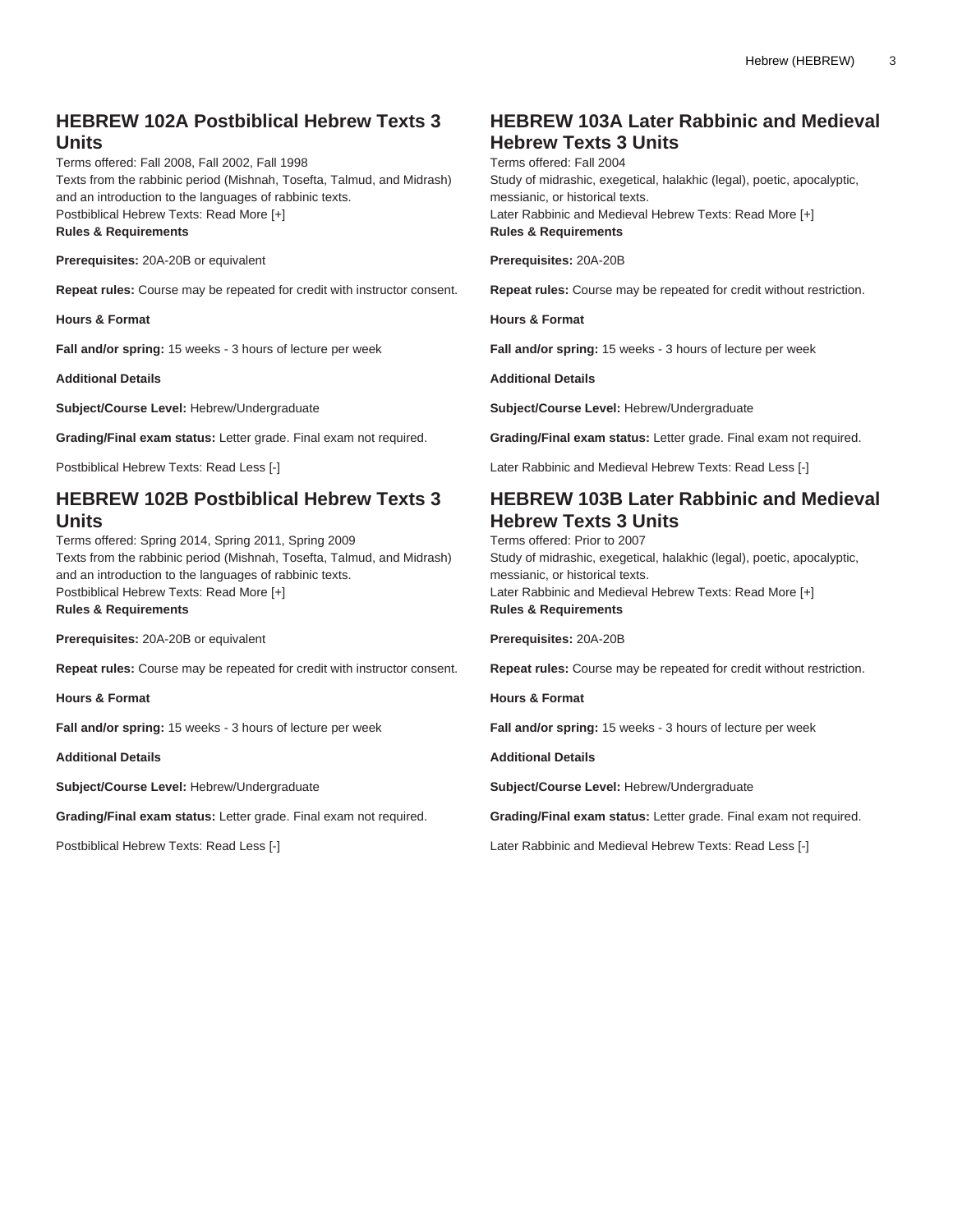## **HEBREW 104A Modern Hebrew Literature and Culture 3 Units**

Terms offered: Fall 2022, Fall 2021, Fall 2020

A close reading of selected works of modern Hebrew fiction, poetry, and drama in their cultural and historical contexts. Topics vary from year to year and include literature and politics, eros and gender, memory and nationalism, Middle-Eastern and European aspects of Israeli literature and culture.

Modern Hebrew Literature and Culture: Read More [+] **Rules & Requirements**

**Prerequisites:** 100A-100B or equivalent

**Repeat rules:** Course may be repeated for credit with instructor consent.

**Hours & Format**

**Fall and/or spring:** 15 weeks - 3 hours of lecture per week

**Additional Details**

**Subject/Course Level:** Hebrew/Undergraduate

**Grading/Final exam status:** Letter grade. Final exam not required.

Modern Hebrew Literature and Culture: Read Less [-]

## **HEBREW 104B Modern Hebrew Literature and Culture 3 Units**

Terms offered: Spring 2017, Spring 2016, Spring 2015

A close reading of selected works of modern Hebrew fiction, poetry, and drama in their cultural and historical contexts. Topics vary from year to year and include literature and politics, eros and gender, memory and nationalism, Middle-Eastern and European aspects of Israeli literature and culture.

Modern Hebrew Literature and Culture: Read More [+] **Rules & Requirements**

**Prerequisites:** 100A-100B or equivalent

**Repeat rules:** Course may be repeated for credit with instructor consent.

**Hours & Format**

**Fall and/or spring:** 15 weeks - 3 hours of lecture per week

**Additional Details**

**Subject/Course Level:** Hebrew/Undergraduate

**Grading/Final exam status:** Letter grade. Final exam not required.

Modern Hebrew Literature and Culture: Read Less [-]

## **HEBREW 105A The Structure of Modern Hebrew 3 Units**

Terms offered: Spring 1999

An analysis of Hebrew grammar, syntax, semantics, morphology, history of the language, fixed expressions, discourse analysis, contrastive features of Hebrew and English in the context of contemporary linguistic theories.

The Structure of Modern Hebrew: Read More [+] **Rules & Requirements**

**Repeat rules:** Course may be repeated for credit without restriction.

**Hours & Format**

**Fall and/or spring:** 15 weeks - 3 hours of lecture per week

**Additional Details**

**Subject/Course Level:** Hebrew/Undergraduate

**Grading/Final exam status:** Letter grade. Final exam not required.

The Structure of Modern Hebrew: Read Less [-]

## **HEBREW 105B The Structure of Modern Hebrew 3 Units**

Terms offered: Spring 2011, Spring 2008

An analysis of Hebrew grammar, syntax, semantics, morphology, history of the language, fixed expressions, discourse analysis, contrastive features of Hebrew and English in the context of contemporary linguistic theories.

The Structure of Modern Hebrew: Read More [+] **Rules & Requirements**

**Repeat rules:** Course may be repeated for credit without restriction.

**Hours & Format**

**Fall and/or spring:** 15 weeks - 3 hours of lecture per week

**Additional Details**

**Subject/Course Level:** Hebrew/Undergraduate

**Grading/Final exam status:** Letter grade. Final exam not required.

The Structure of Modern Hebrew: Read Less [-]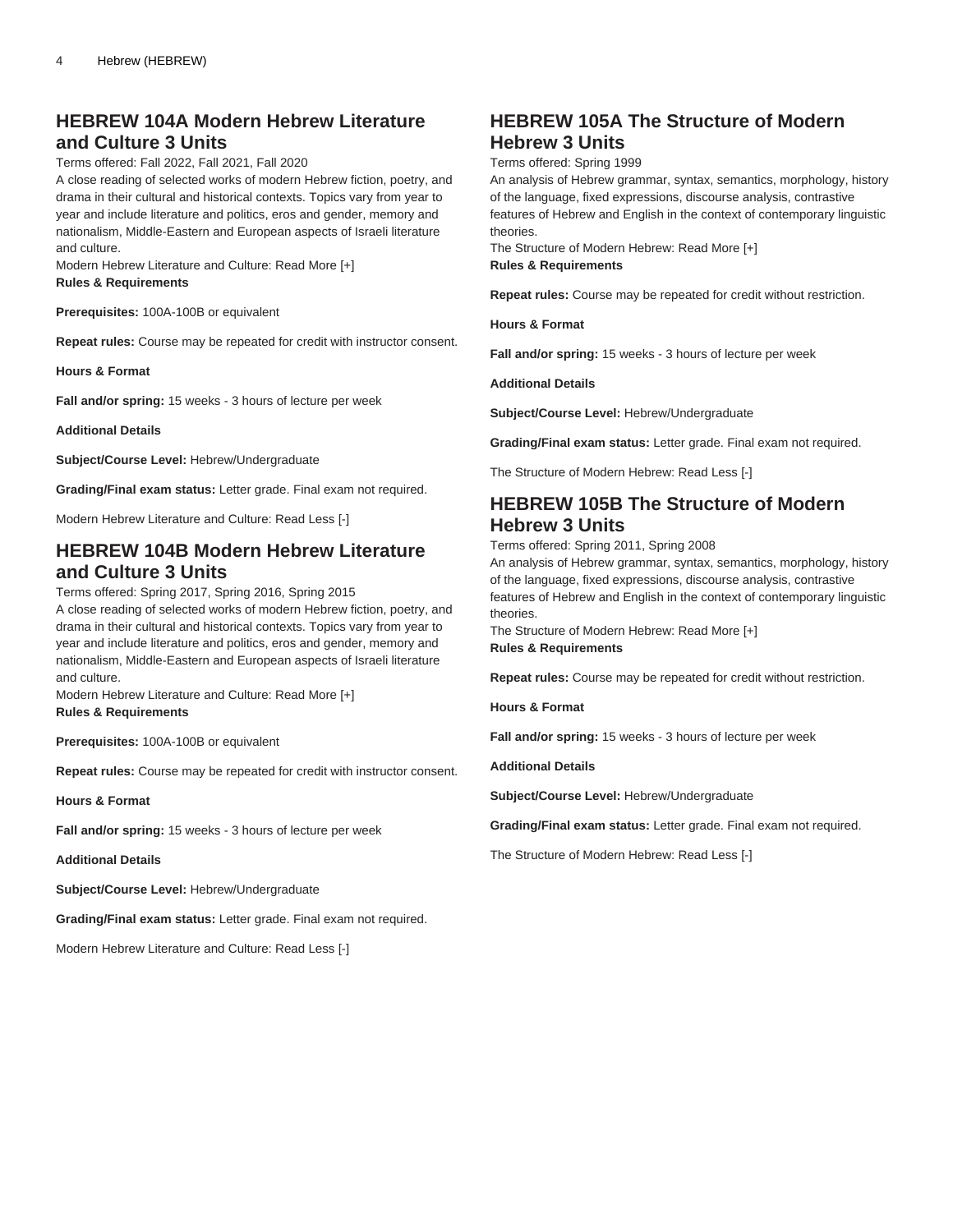## **HEBREW 106A Elementary Biblical Hebrew 3 Units**

Terms offered: Fall 2021, Fall 2018, Fall 2017 An introduction to the language of the Hebrew Bible. Elementary Biblical Hebrew: Read More [+] **Hours & Format**

**Fall and/or spring:** 15 weeks - 3 hours of lecture per week

**Additional Details**

**Subject/Course Level:** Hebrew/Undergraduate

**Grading/Final exam status:** Letter grade. Final exam required.

**Formerly known as:** 2A-2B

Elementary Biblical Hebrew: Read Less [-]

### **HEBREW 106B Elementary Biblical Hebrew 3 Units**

Terms offered: Spring 2022, Spring 2019, Spring 2018 An introduction to the language of the Hebrew Bible. Elementary Biblical Hebrew: Read More [+] **Hours & Format**

**Fall and/or spring:** 15 weeks - 3 hours of lecture per week

**Additional Details**

**Subject/Course Level:** Hebrew/Undergraduate

**Grading/Final exam status:** Letter grade. Final exam required.

**Formerly known as:** 2B

Elementary Biblical Hebrew: Read Less [-]

#### **HEBREW N106 Elementary Biblical Hebrew 6 Units**

Terms offered: Summer 2009 10 Week Session, Summer 2009 Second 6 Week Session, Summer 2008 Second 6 Week Session An introduction to the language of the Hebrew bible. Elementary Biblical Hebrew: Read More [+] **Rules & Requirements**

**Credit Restrictions:** Students will receive no credit for N106 after taking 106A-106B.

**Hours & Format**

**Summer:** 6 weeks - 15 hours of lecture per week

**Additional Details**

**Subject/Course Level:** Hebrew/Undergraduate

**Grading/Final exam status:** Letter grade. Final exam not required.

Elementary Biblical Hebrew: Read Less [-]

#### **HEBREW 107A Biblical Hebrew Texts 3 Units**

Terms offered: Fall 2022, Fall 2015, Fall 2011

The tools and procedure of biblical exegesis applied to simple narrative texts.

Biblical Hebrew Texts: Read More [+] **Rules & Requirements**

**Prerequisites:** 20A-20B

**Repeat rules:** Course may be repeated for credit without restriction.

**Hours & Format**

**Fall and/or spring:** 15 weeks - 3 hours of lecture per week

**Additional Details**

**Subject/Course Level:** Hebrew/Undergraduate

**Grading/Final exam status:** Letter grade. Final exam required.

**Formerly known as:** 101A-101B

Biblical Hebrew Texts: Read Less [-]

## **HEBREW 107B Biblical Hebrew Texts 3 Units**

Terms offered: Spring 2016, Spring 2012, Spring 2010 The tools and procedure of biblical exegesis applied to simple narrative texts. Biblical Hebrew Texts: Read More [+]

**Rules & Requirements**

**Prerequisites:** 20A-20B

**Repeat rules:** Course may be repeated for credit without restriction.

**Hours & Format**

**Fall and/or spring:** 15 weeks - 3 hours of lecture per week

**Additional Details**

**Subject/Course Level:** Hebrew/Undergraduate

**Grading/Final exam status:** Letter grade. Final exam required.

**Formerly known as:** 101B

Biblical Hebrew Texts: Read Less [-]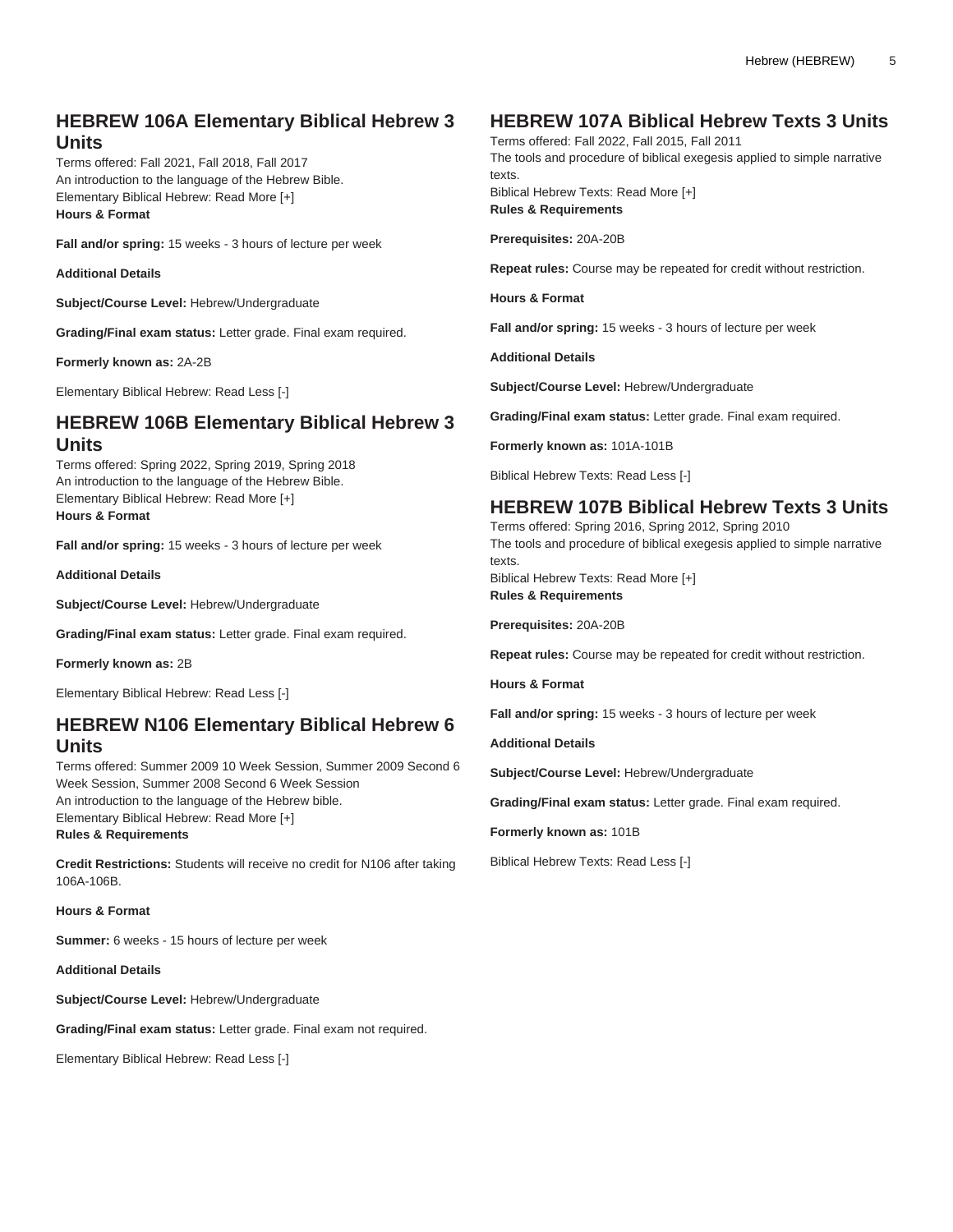#### **HEBREW 111 Intermediate Biblical Texts 3 Units**

Terms offered: Prior to 2007 A systematic study of the Prophets beginning with Isaiah. Intermediate Biblical Texts: Read More [+] **Rules & Requirements**

**Prerequisites:** 101A-101B or equivalent

**Repeat rules:** Course may be repeated for credit without restriction.

**Hours & Format**

**Fall and/or spring:** 15 weeks - 3 hours of lecture per week

**Additional Details**

**Subject/Course Level:** Hebrew/Undergraduate

**Grading/Final exam status:** Letter grade. Final exam required.

Intermediate Biblical Texts: Read Less [-]

## **HEBREW 148A The Art and Culture of the Talmud: Advanced Textual Analysis 3 Units**

Terms offered: Fall 2011, Fall 2010, Fall 2002

In this course, we will read and analyze closely talmudic texts in the original languages--Hebrew and Aramaic--together with selected medieval commentaries. The primary focus of the course will be on the acquisition of facility in reading the Talmud, comprehension of philological and historical-cultural issues and methods of study, as well as understanding the formative relation of the Talmud to the structures and practices of traditional Jewish cultures.

The Art and Culture of the Talmud: Advanced Textual Analysis: Read More [+]

**Rules & Requirements**

**Prerequisites:** 102A-102B or consent of instructor

**Repeat rules:** Course may be repeated for credit without restriction.

**Hours & Format**

**Fall and/or spring:** 15 weeks - 3 hours of lecture per week

**Additional Details**

**Subject/Course Level:** Hebrew/Undergraduate

**Grading/Final exam status:** Letter grade. Final exam required.

The Art and Culture of the Talmud: Advanced Textual Analysis: Read Less [-]

## **HEBREW 148B The Art and Culture of the Talmud: Advanced Textual Analysis 3 Units**

Terms offered: Spring 2001

In this course, we will read and analyze closely talmudic texts in the original languages--Hebrew and Aramaic--together with selected medieval commentaries. The primary focus of the course will be on the acquisition of facility in reading the Talmud, comprehension of philological and historical-cultural issues and methods of study, as well as understanding the formative relation of the Talmud to the structures and practices of traditional Jewish cultures.

The Art and Culture of the Talmud: Advanced Textual Analysis: Read More [+]

#### **Rules & Requirements**

**Prerequisites:** 102A-B or consent of instructor

**Repeat rules:** Course may be repeated for credit without restriction.

**Hours & Format**

**Fall and/or spring:** 15 weeks - 3 hours of lecture per week

**Additional Details**

**Subject/Course Level:** Hebrew/Undergraduate

**Grading/Final exam status:** Letter grade. Final exam required.

The Art and Culture of the Talmud: Advanced Textual Analysis: Read Less [-]

#### **HEBREW 190B Special Topics in Hebrew 3 Units**

Terms offered: Spring 2020, Spring 2016, Spring 2011

Topics explore special themes and problems in Hebrew language and literature. They often reflect the research interests of the instructor and supplement regular curricular offerings. Specific descriptions of current offerings are available through the department.

Special Topics in Hebrew: Read More [+]

**Rules & Requirements**

**Prerequisites:** 20A-20B or equivalent

**Repeat rules:** Course may be repeated for credit without restriction.

**Hours & Format**

**Fall and/or spring:** 15 weeks - 3 hours of lecture per week

**Summer:** 8 weeks - 5 hours of lecture per week

**Additional Details**

**Subject/Course Level:** Hebrew/Undergraduate

**Grading/Final exam status:** Letter grade. Final exam required.

Special Topics in Hebrew: Read Less [-]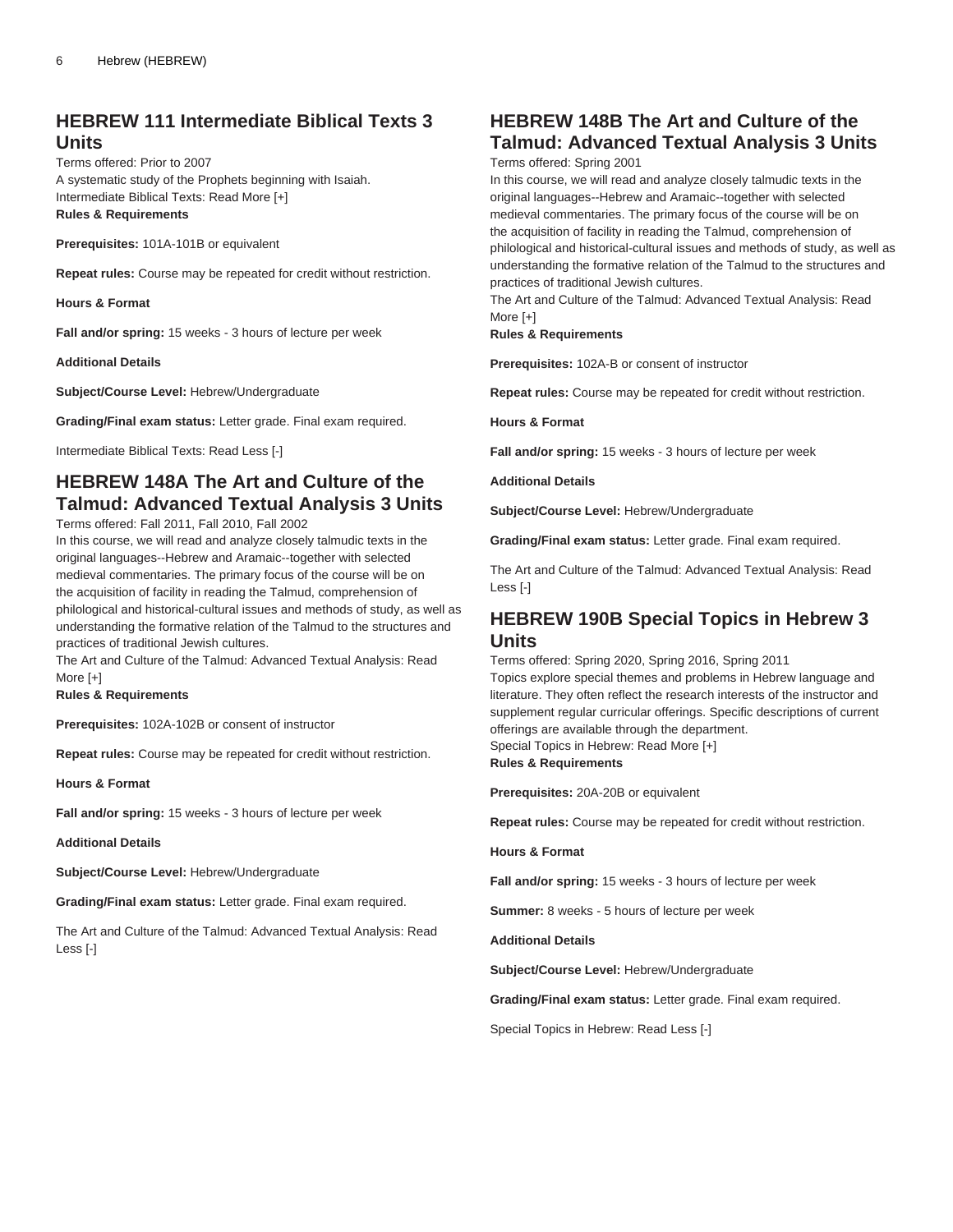## **HEBREW H195 Senior Honors 2 - 4 Units**

Terms offered: Spring 2003 Directed study centered upon preparation of an honors thesis. Senior Honors: Read More [+] **Rules & Requirements**

**Prerequisites:** Limited to senior honors candidates

**Repeat rules:** Course may be repeated for credit up to a total of 4 units.

**Hours & Format**

**Fall and/or spring:** 15 weeks - 0 hours of independent study per week

**Additional Details**

**Subject/Course Level:** Hebrew/Undergraduate

**Grading/Final exam status:** Offered for pass/not pass grade only. Final exam not required.

Senior Honors: Read Less [-]

#### **HEBREW 198 Directed Group Study for Upper Division Students 1 - 4 Units**

Terms offered: Spring 2016, Spring 2002, Fall 2001 Instruction in areas not covered by regularly scheduled courses. Directed Group Study for Upper Division Students: Read More [+] **Rules & Requirements**

**Repeat rules:** Course may be repeated for credit without restriction.

**Hours & Format**

**Fall and/or spring:** 15 weeks - 1-4 hours of directed group study per week

**Additional Details**

**Subject/Course Level:** Hebrew/Undergraduate

**Grading/Final exam status:** Offered for pass/not pass grade only. Final exam not required.

Directed Group Study for Upper Division Students: Read Less [-]

#### **HEBREW 199 Supervised Independent Study and Research 1 - 4 Units**

Terms offered: Spring 2016, Fall 2003, Spring 1999 Enrollment is restricted by regulations shown in the . Supervised Independent Study and Research: Read More [+] **Rules & Requirements**

**Repeat rules:** Course may be repeated for credit without restriction.

**Hours & Format**

**Fall and/or spring:** 15 weeks - 0 hours of independent study per week

**Summer:** 8 weeks - 1.5-7.5 hours of independent study per week

**Additional Details**

**Subject/Course Level:** Hebrew/Undergraduate

**Grading/Final exam status:** Offered for pass/not pass grade only. Final exam not required.

Supervised Independent Study and Research: Read Less [-]

## **HEBREW 201A Advanced Biblical Hebrew Texts 3 Units**

Terms offered: Fall 2017, Fall 2013, Fall 2009 The exegesis of a biblical book in the light of its ancient Near Eastern background. Advanced Biblical Hebrew Texts: Read More [+]

**Rules & Requirements**

**Prerequisites:** 101A-101B

**Repeat rules:** Course may be repeated for credit without restriction.

**Hours & Format**

**Fall and/or spring:** 15 weeks - 3 hours of lecture per week

**Additional Details**

**Subject/Course Level:** Hebrew/Graduate

**Grading:** Letter grade.

Advanced Biblical Hebrew Texts: Read Less [-]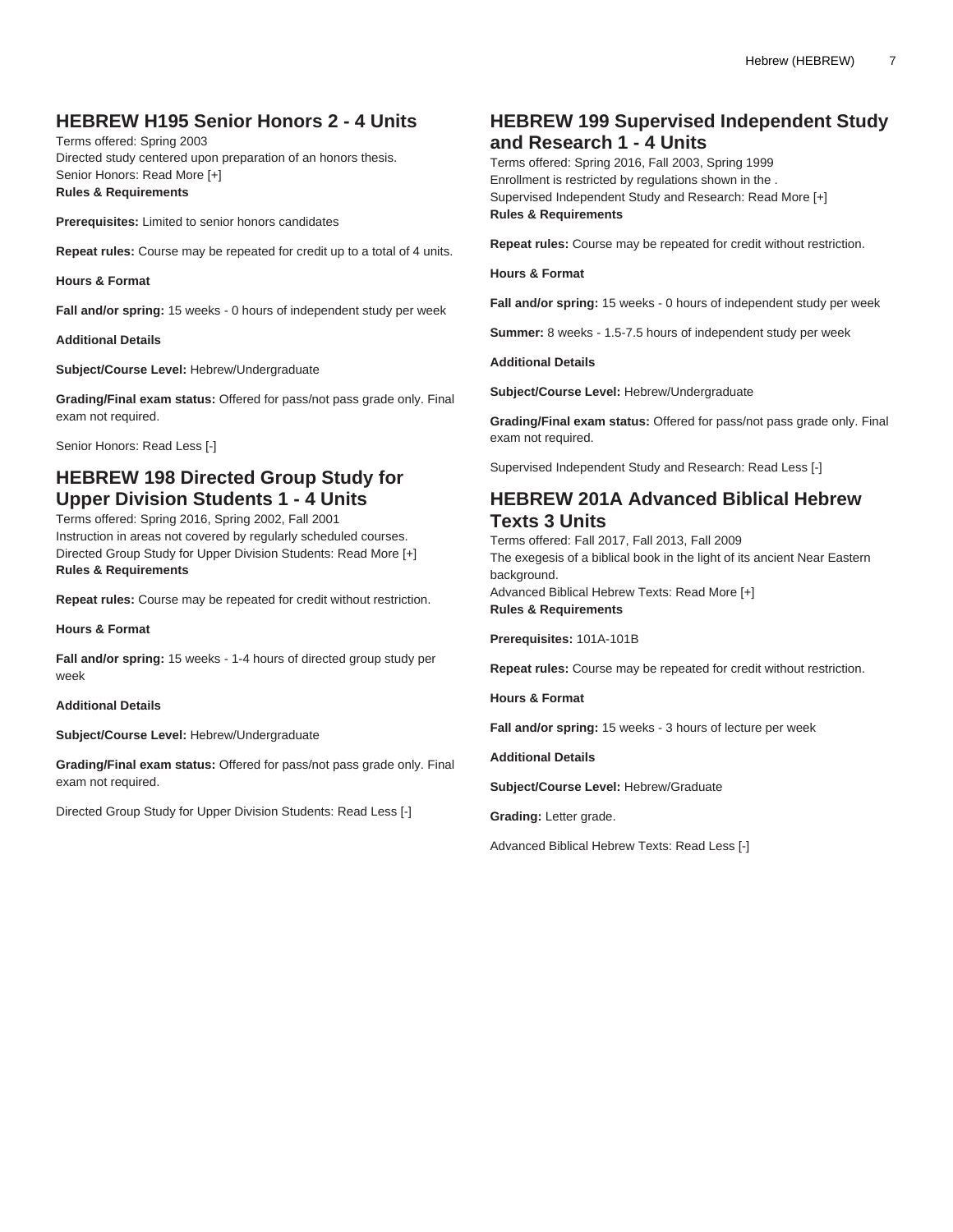## **HEBREW 202A Advanced Late Antique Hebrew Texts 3 Units**

Terms offered: Fall 2022, Fall 2020, Fall 2019 Historical and literary study of Hebrew and Aramaic Judaic texts (e.g., Talmud and Midrash). Advanced Late Antique Hebrew Texts: Read More [+] **Rules & Requirements**

**Prerequisites:** 102A-102B or consent of instructor

**Repeat rules:** Course may be repeated for credit when topic changes.

**Hours & Format**

**Fall and/or spring:** 15 weeks - 3 hours of lecture per week

**Additional Details**

**Subject/Course Level:** Hebrew/Graduate

**Grading:** Letter grade.

Advanced Late Antique Hebrew Texts: Read Less [-]

## **HEBREW 202B Advanced Late Antique Hebrew Texts 3 Units**

Terms offered: Spring 2020, Spring 2019, Spring 2018 Historical and literary study of Hebrew and Aramaic Judaic texts (e.g., Talmud and Midrash). Advanced Late Antique Hebrew Texts: Read More [+]

**Rules & Requirements**

**Prerequisites:** 102A-102B or consent of instructor

**Repeat rules:** Course may be repeated for credit when topic changes.

**Hours & Format**

**Fall and/or spring:** 15 weeks - 3 hours of lecture per week

**Additional Details**

**Subject/Course Level:** Hebrew/Graduate

**Grading:** Letter grade.

Advanced Late Antique Hebrew Texts: Read Less [-]

## **HEBREW 203A Advanced Medieval Hebrew Texts 3 Units**

Terms offered: Fall 2008, Fall 2004, Fall 1998 Literary analysis of belletristic Hebrew texts, either prose or poetry, chiefly from the Iberian medieval period. Advanced Medieval Hebrew Texts: Read More [+] **Rules & Requirements**

**Prerequisites:** 103A-103B and 105A-105B

**Repeat rules:** Course may be repeated for credit without restriction.

**Hours & Format**

**Fall and/or spring:** 15 weeks - 3 hours of lecture per week

**Additional Details**

**Subject/Course Level:** Hebrew/Graduate

**Grading:** Letter grade.

Advanced Medieval Hebrew Texts: Read Less [-]

## **HEBREW 203B Advanced Medieval Hebrew Texts 3 Units**

Terms offered: Spring 2018, Spring 2011, Spring 2002 Literary analysis of belletristic Hebrew texts, either prose or poetry, chiefly from the Iberian medieval period. Advanced Medieval Hebrew Texts: Read More [+] **Rules & Requirements**

**Prerequisites:** 103A-103B and 105A-105B

**Repeat rules:** Course may be repeated for credit without restriction.

**Hours & Format**

**Fall and/or spring:** 15 weeks - 3 hours of lecture per week

**Additional Details**

**Subject/Course Level:** Hebrew/Graduate

**Grading:** Letter grade.

Advanced Medieval Hebrew Texts: Read Less [-]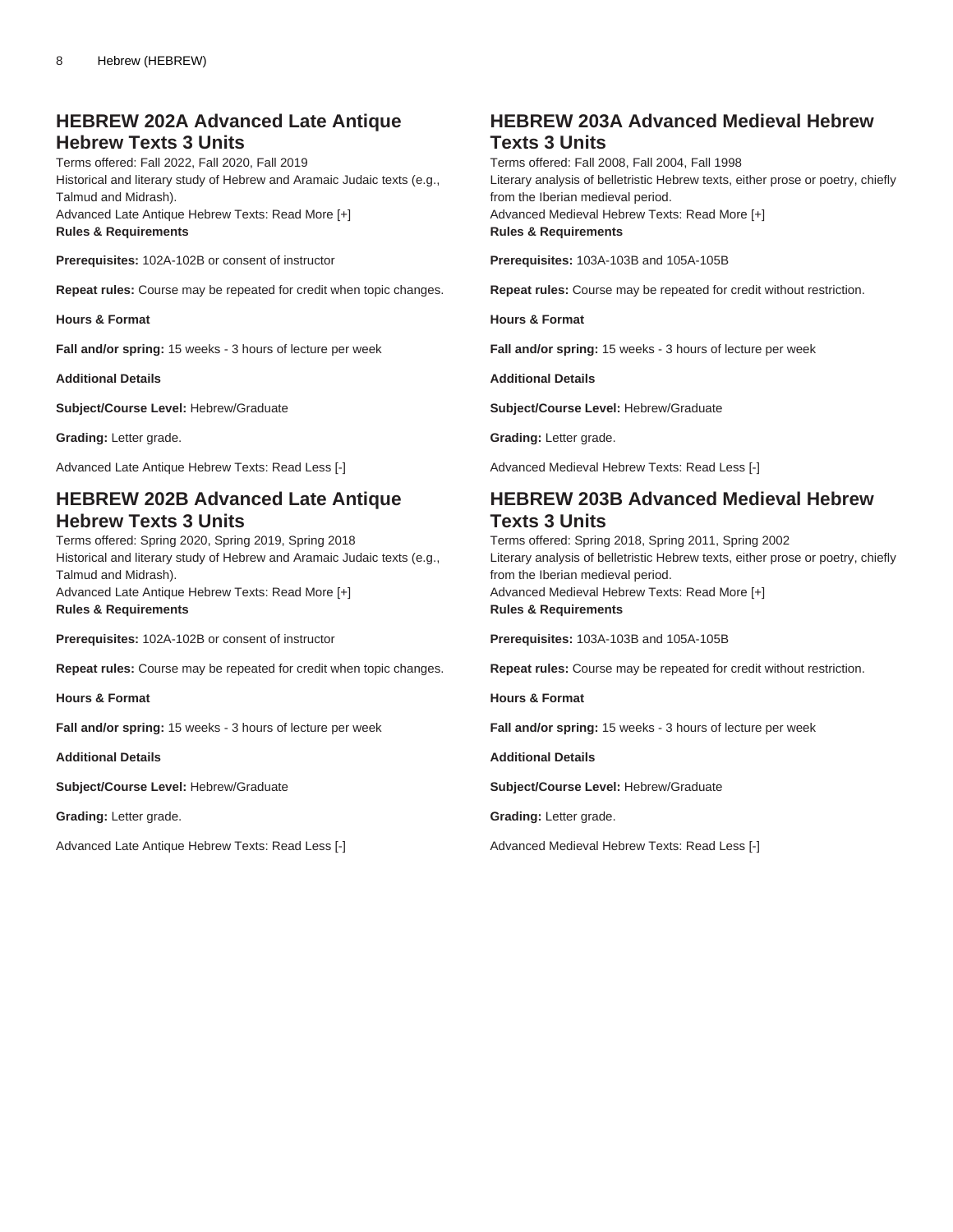## **HEBREW 204A Advanced Modern Hebrew Literature and Culture 3 Units**

Terms offered: Fall 2020, Fall 2018, Fall 2014

Critical approaches to the history and textual practices of modern Hebrew poetry and fiction. Alternating focus between period, genre, and author, seminar topics include stylistic developments in Hebrew poetry and fiction from the Enlightenment to the present, modernism, and modernity, the creation of the modern Hebrew novel, women writers and the Hebrew canon, and single-author seminars.

Advanced Modern Hebrew Literature and Culture: Read More [+] **Rules & Requirements**

**Prerequisites:** Two semesters of 104A-104B or 105A, or equivalent

**Repeat rules:** Course may be repeated for credit when topic changes.

**Hours & Format**

**Fall and/or spring:** 15 weeks - 3 hours of seminar per week

**Additional Details**

**Subject/Course Level:** Hebrew/Graduate

**Grading:** The grading option will be decided by the instructor when the class is offered.

Advanced Modern Hebrew Literature and Culture: Read Less [-]

#### **HEBREW 204B Advanced Modern Hebrew Literature and Culture 3 Units**

Terms offered: Spring 2017, Spring 2016, Spring 2012

Critical approaches to the history and textual practices of modern Hebrew poetry and fiction. Alternating focus between period, genre, and author, seminar topics include stylistic developments in Hebrew poetry and fiction from the Enlightenment to the present, modernism, and modernity, the creation of the modern Hebrew novel, women writers and the Hebrew canon, and single-author seminars.

Advanced Modern Hebrew Literature and Culture: Read More [+] **Rules & Requirements**

**Prerequisites:** Two semesters of 104A-104B or 105A, or equivalent

**Repeat rules:** Course may be repeated for credit when topic changes.

**Hours & Format**

**Fall and/or spring:** 15 weeks - 3 hours of seminar per week

**Additional Details**

**Subject/Course Level:** Hebrew/Graduate

**Grading:** The grading option will be decided by the instructor when the class is offered.

Advanced Modern Hebrew Literature and Culture: Read Less [-]

#### **HEBREW 206 Ancient and Modern Hebrew Literary Texts 3 Units**

Terms offered: Spring 2020, Fall 2019, Fall 2015 Focus on biblical texts seen from a literary point of view, attempting to establish connections with later Hebrew literature. Ancient and Modern Hebrew Literary Texts: Read More [+] **Rules & Requirements**

**Prerequisites:** 100A-100B or consent of instructor

**Repeat rules:** Course may be repeated for credit without restriction.

**Hours & Format**

**Fall and/or spring:** 15 weeks - 3 hours of lecture per week

**Additional Details**

**Subject/Course Level:** Hebrew/Graduate

**Grading:** Letter grade.

Ancient and Modern Hebrew Literary Texts: Read Less [-]

## **HEBREW 298 Seminar 1 - 4 Units**

Terms offered: Spring 2018, Fall 2017, Fall 2016 Special topics in Hebrew. Topics vary and are announced at the beginning of each semester. Seminar: Read More [+] **Rules & Requirements**

**Prerequisites:** Consent of instructor

**Repeat rules:** Course may be repeated for credit without restriction.

**Hours & Format**

**Fall and/or spring:** 15 weeks - 0 hours of seminar per week

**Additional Details**

**Subject/Course Level:** Hebrew/Graduate

**Grading:** Letter grade.

Seminar: Read Less [-]